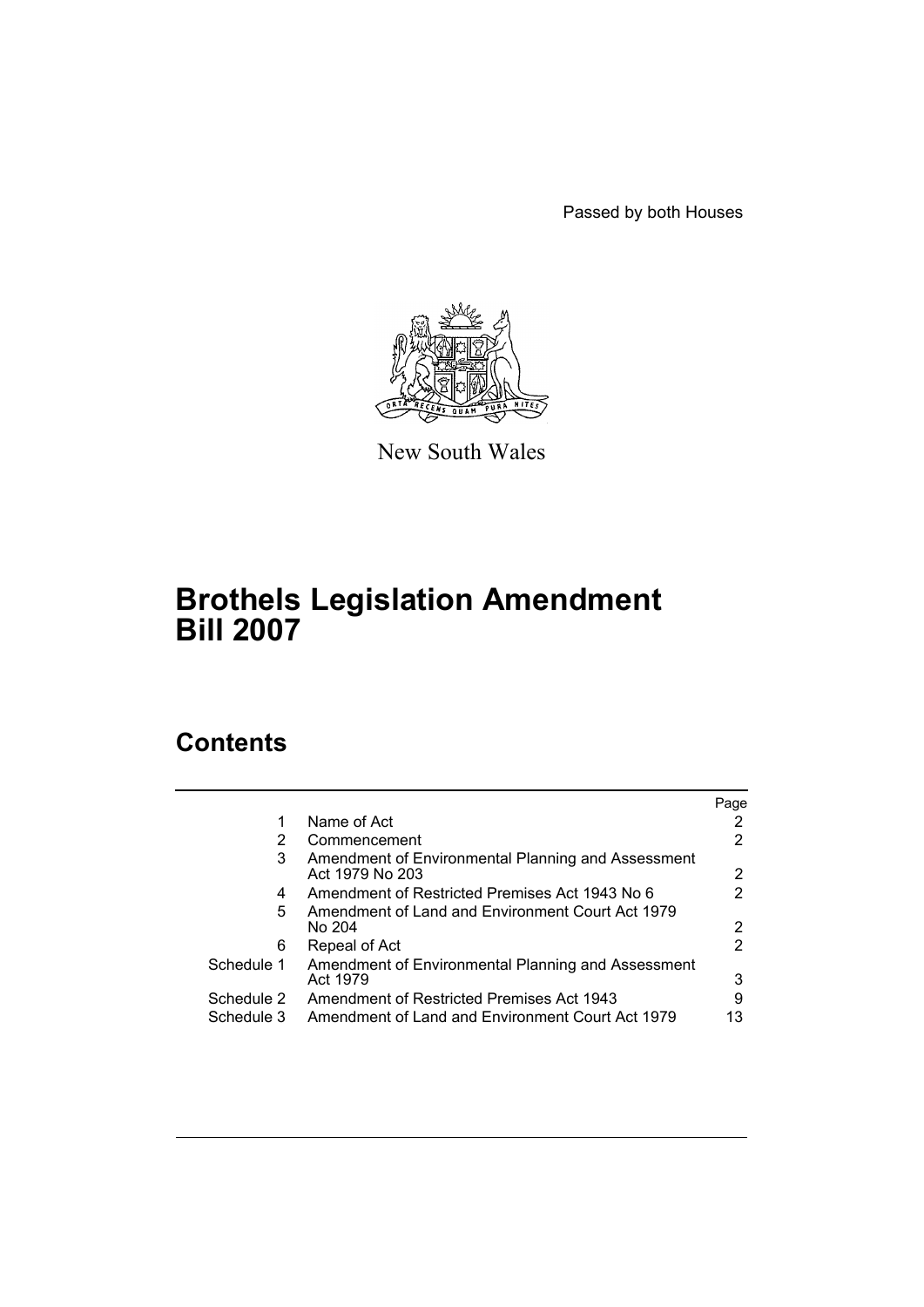*I certify that this public bill, which originated in the Legislative Assembly, has finally passed the Legislative Council and the Legislative Assembly of New South Wales.*

> *Clerk of the Legislative Assembly. Legislative Assembly, Sydney, , 2007*



New South Wales

# **Brothels Legislation Amendment Bill 2007**

Act No , 2007

An Act to amend the *Environmental Planning and Assessment Act 1979*, the *Restricted Premises Act 1943* and the *Land and Environment Court Act 1979* with respect to the closure of disorderly or unlawful brothels; and for other purposes.

*I have examined this bill and find it to correspond in all respects with the bill as finally passed by both Houses.*

*Assistant Speaker of the Legislative Assembly.*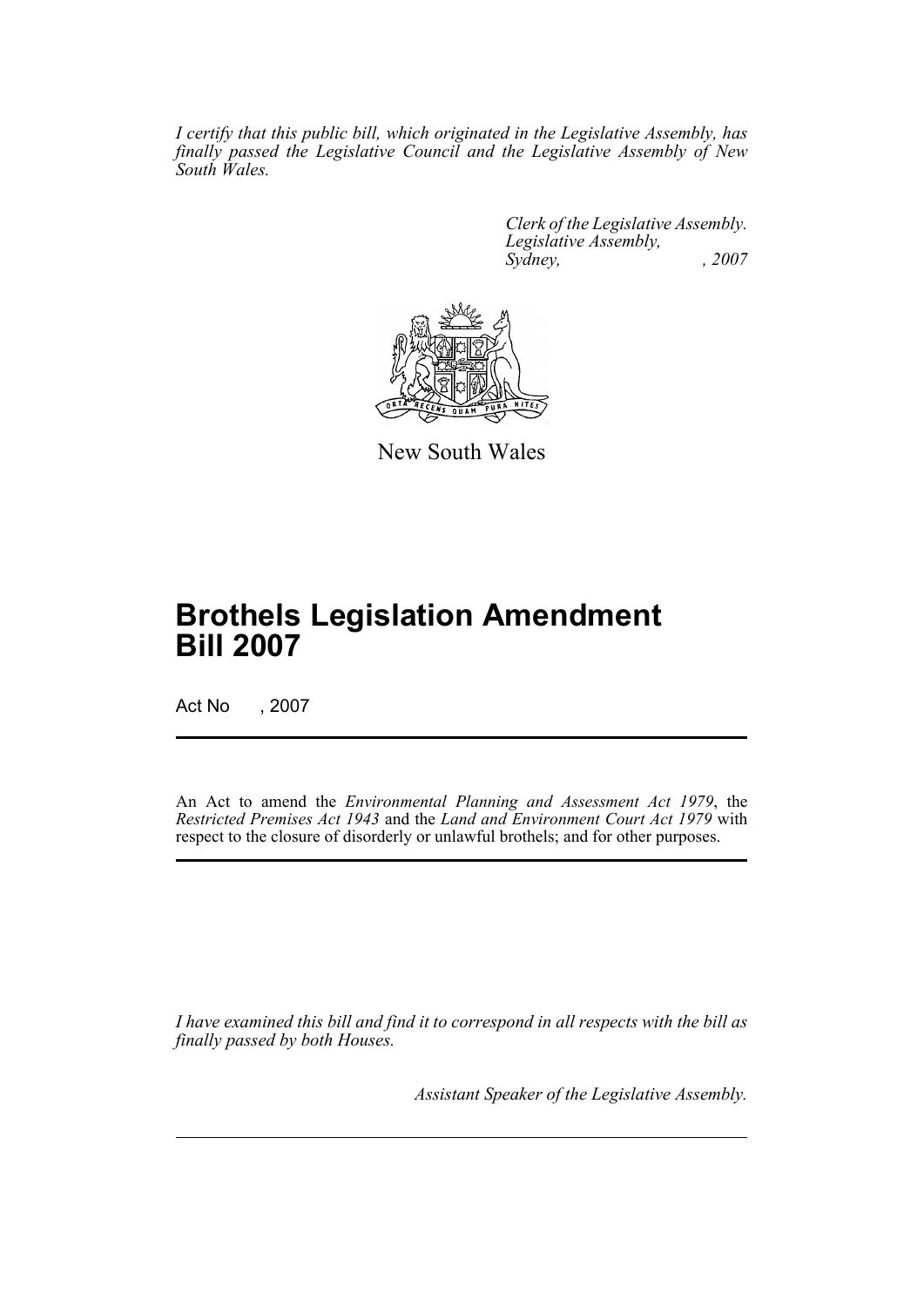## <span id="page-2-0"></span>**The Legislature of New South Wales enacts:**

## **1 Name of Act**

This Act is the *Brothels Legislation Amendment Act 2007*.

## <span id="page-2-1"></span>**2 Commencement**

This Act commences on a day or days to be appointed by proclamation.

## <span id="page-2-2"></span>**3 Amendment of Environmental Planning and Assessment Act 1979 No 203**

The *Environmental Planning and Assessment Act 1979* is amended as set out in Schedule 1.

## <span id="page-2-3"></span>**4 Amendment of Restricted Premises Act 1943 No 6**

The *Restricted Premises Act 1943* is amended as set out in Schedule 2.

## <span id="page-2-4"></span>**5 Amendment of Land and Environment Court Act 1979 No 204**

The *Land and Environment Court Act 1979* is amended as set out in Schedule 3.

## <span id="page-2-5"></span>**6 Repeal of Act**

- (1) This Act is repealed on the day following the day on which all of the provisions of this Act have commenced.
- (2) The repeal of this Act does not, because of the operation of section 30 of the *Interpretation Act 1987*, affect any amendment made by this Act.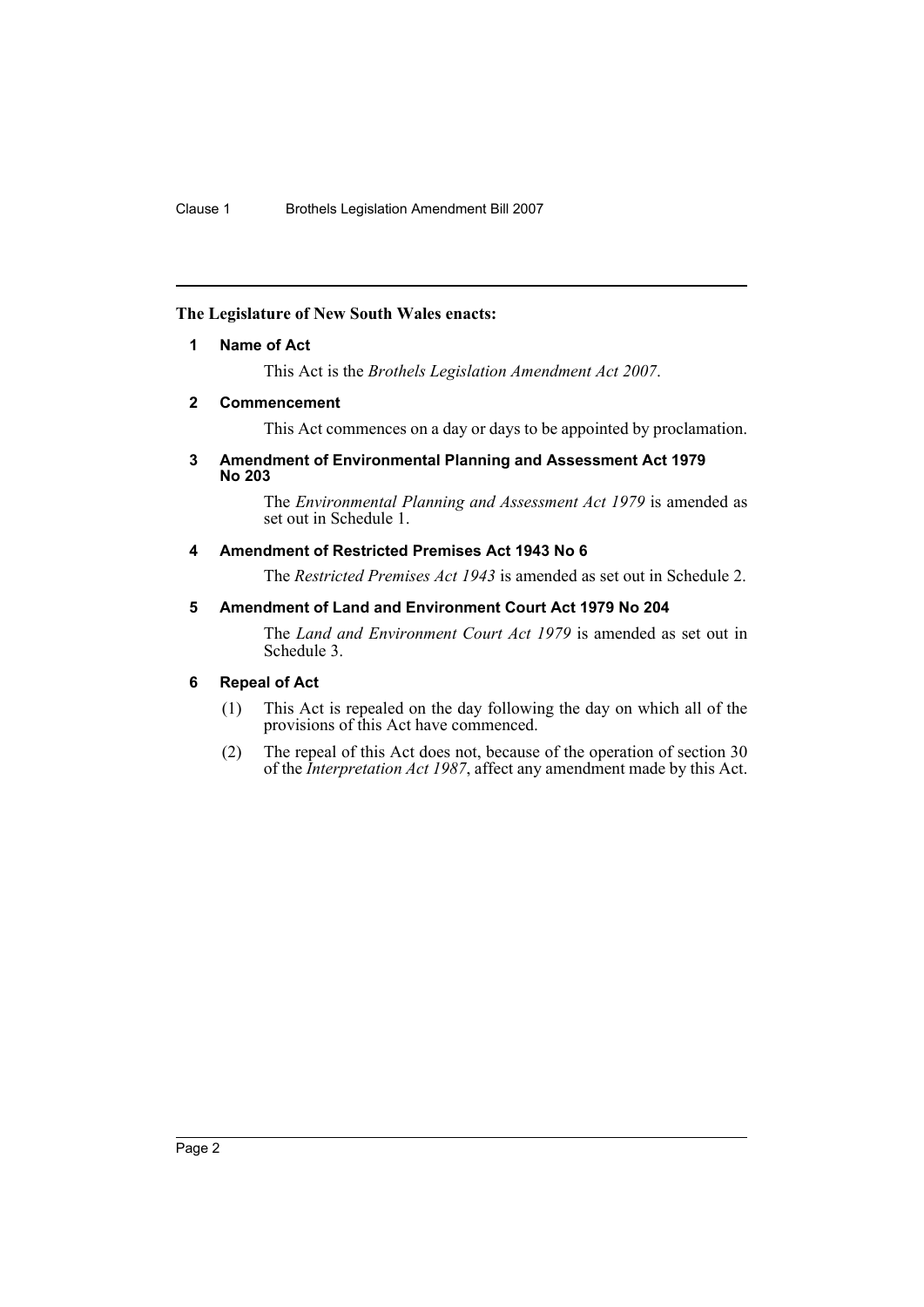Amendment of Environmental Planning and Assessment Act 1979 Schedule 1

## <span id="page-3-0"></span>**Schedule 1 Amendment of Environmental Planning and Assessment Act 1979**

(Section 3)

#### **[1] Section 4 Definitions**

Insert in appropriate order in section 4 (1):

*brothel* means a brothel within the meaning of the *Restricted Premises Act 1943*, other than premises used or likely to be used for the purposes of prostitution by no more than one prostitute.

#### **[2] Sections 121ZR and 121ZS**

Insert after section 121ZQ:

#### **121ZR Special provisions relating to brothel closure orders**

## (1) **Definitions**

In this section and section 121ZS:

*brothel closure order* means an order No 1 or No 15 under the Table to section 121B (1) to cease using premises as a brothel or in respect of the use of premises as a brothel, whether or not the order also prohibits the premises from being used for, or relates to the use of the premises for, any related sex uses.

*related sex uses* means the following:

- (a) the use of premises for the provision of sexual acts or sexual services in exchange for payment,
- (b) the use of premises for the provision of massage services (other than genuine remedial or therapeutic massage services) in exchange for payment,
- (c) the use of premises for the provision of adult entertainment involving nudity, indecent acts or sexual activity if the entertainment is provided in exchange for payment or if the entertainment is ancillary to the provision of other goods or services.

#### (2) **Natural justice requirements not applicable**

A person who gives a brothel closure order is not required to comply with sections 121G–121K.

**Note.** Sections 121G–121K provide, among other things, for notice of proposed orders. Sections 121L and 121N apply to brothel closure orders and provide for reasons for an order to be given to the person to whom an order is given as well as information about appeal rights.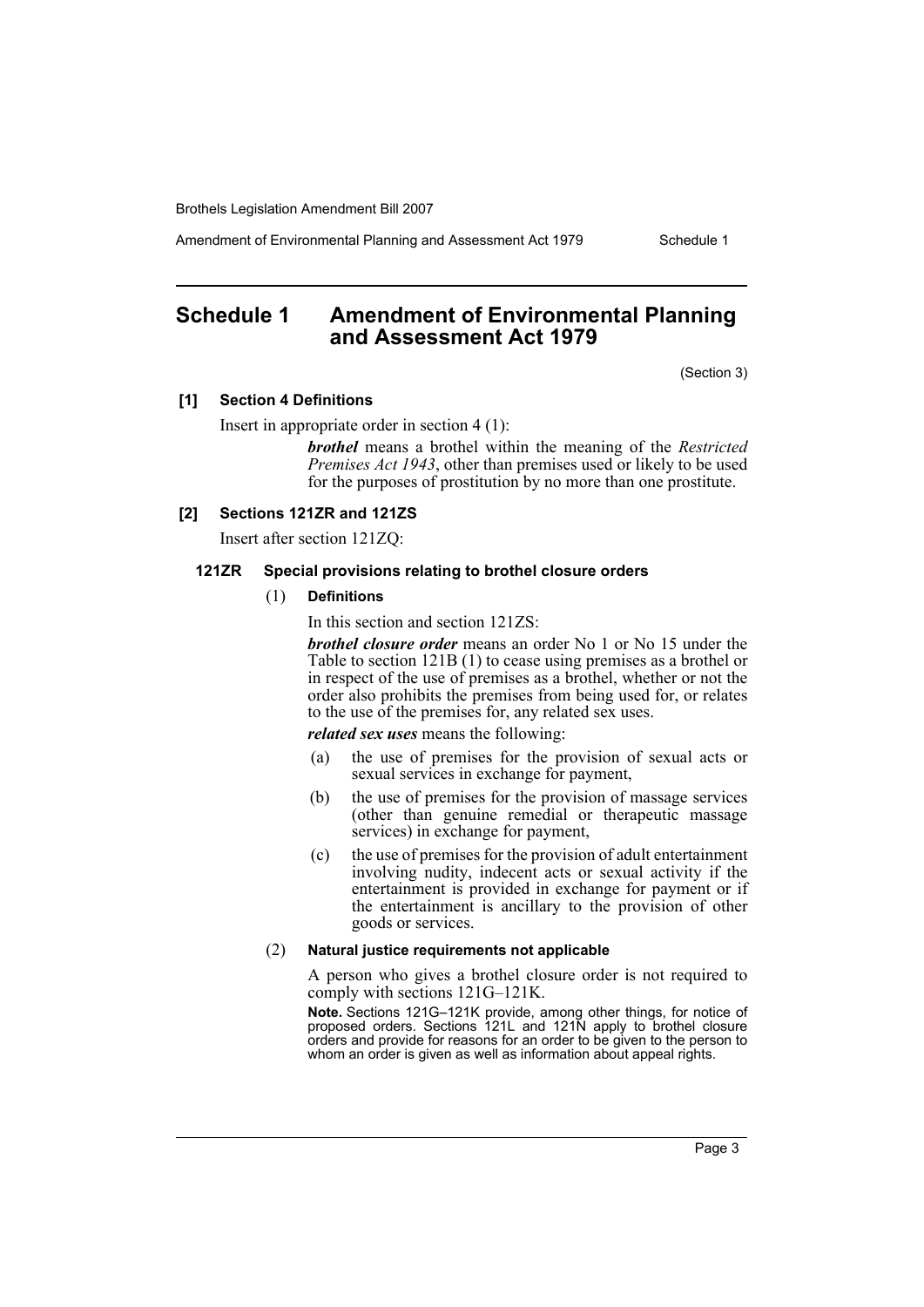Schedule 1 Amendment of Environmental Planning and Assessment Act 1979

#### (3) **Additional prohibitions may be included**

A brothel closure order may also prohibit the use of the premises for specified related sex uses, if the use of the premises for the specified uses is a prohibited development or a development for which development consent is required but has not been obtained.

#### (4) **Additional persons to whom order may be given**

In addition to any other person to whom a brothel closure order may be given, a brothel closure order may be given to any person apparently in control of or managing, or assisting in the control or management of, the brothel.

#### (5) **Period for compliance**

A brothel closure order must specify a period of not less than 5 working days within which the order must be complied with. **Note.** An appeal against a brothel closure order may be made under section 121ZK.

#### (6) **Additional persons or bodies that may make brothel closure orders**

In addition to the persons specified by section 121B, a brothel closure order may be made by a person or body exercising planning or regulatory functions in respect of the area in which the premises are situated and authorised by the Minister to make brothel closure orders.

#### (7) **Defences**

It is a sufficient defence to a prosecution for an offence that arises from a failure to comply with a brothel closure order if the defendant satisfies the court that:

- (a) if the defendant is the owner of the premises, the defendant has taken all reasonable steps to evict the persons operating the brothel or using the premises for the specified related sex uses, or
- (b) in all cases, the defendant has taken all reasonable steps to prevent the use of the premises as a brothel or for the specified related sex uses.

## (8) **Appeals**

Regulations may be made for or with respect to the following matters:

(a) the conferral of jurisdiction on Local Courts with respect to appeals against brothel closure orders,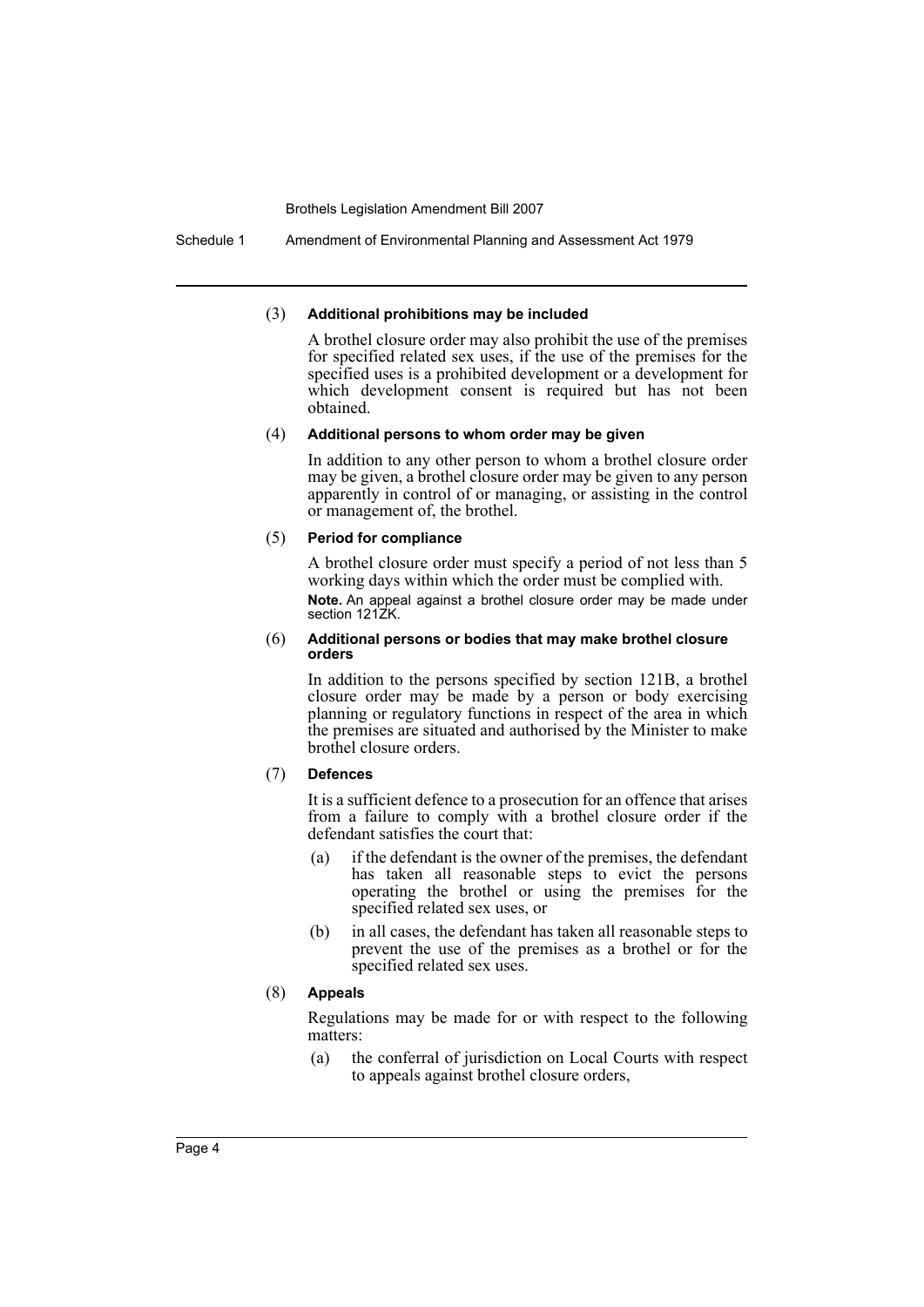- Amendment of Environmental Planning and Assessment Act 1979 Schedule 1
	- (b) removing the right to appeal under section 121ZK if an appeal is made to a Local Court against a brothel closure order under the regulations,
	- (c) the conferral of jurisdiction on the Land and Environment Court with respect to appeals from decisions of a Local Court on appeals against brothel closure orders,
	- (d) the modification of provisions of the *Crimes (Appeal and Review) Act 2001* for the purposes of appeals referred to in paragraph (c).

#### (9) **Section prevails over Division**

This section has effect despite any other provision of this Division.

**Note.** Failure to comply with a brothel closure order is an offence (see section 125).

## **121ZS Enforcement of brothel closure orders by cessation of utilities**

- (1) If a person fails to comply with a brothel closure order, a Local Court or the Land and Environment Court may, on the application of the person who gave the order, make an order (a *utilities order*) directing that a provider of water, electricity or gas to the premises concerned cease to provide those services.
- (2) An order may apply to the whole or part of premises.
- (3) A utilities order ceases to have effect on the date specified in the order, or 3 months after the order is made, whichever occurs first.
- (4) An application for a utilities order must not be made unless not less than 7 days notice of the proposed application is given to the following persons:
	- (a) any person to whom the brothel closure order was given,
	- (b) any provider of water, electricity or gas to the premises who is affected by the application,
	- (c) any owner or occupier of the premises.
- (5) An owner or occupier of premises, or a provider of water, electricity or gas to premises, who is affected by an application for a utilities order is entitled to be heard and represented in proceedings for the order.
- (6) In determining whether to make a utilities order, the court is to take into consideration the following matters:
	- (a) the effects of the failure to comply with the brothel closure order,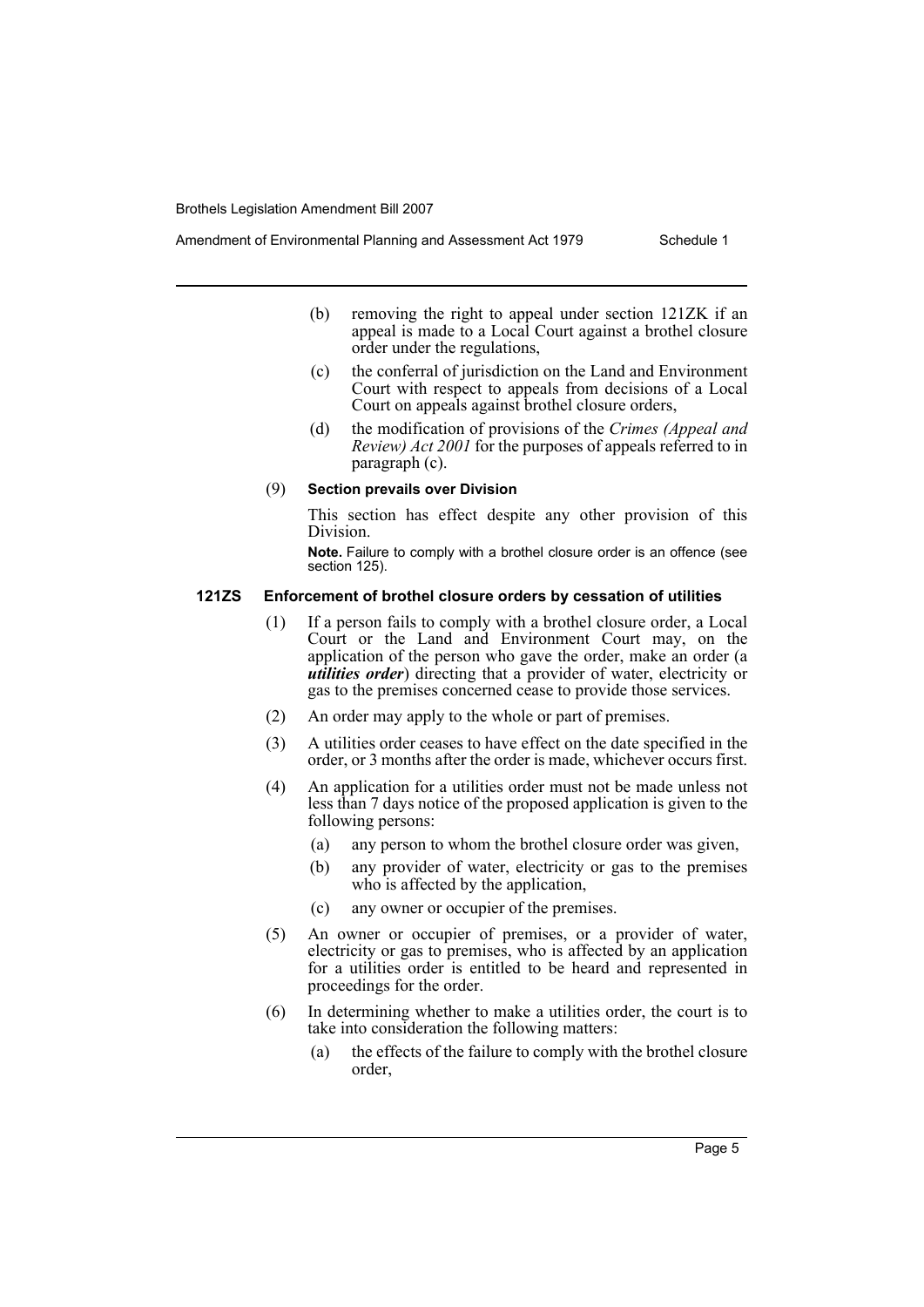- (b) the uses of the premises,
- (c) the impact of the order on the owner, occupier or other users of the premises,
- (d) whether the health or safety of any person, or of the public, will be detrimentally affected by the order,
- (e) any other matter the court thinks appropriate.
- (7) A utilities order must not be made for premises, or any part of premises, used for residential purposes.
- (8) A provider of water, electricity or gas must comply with a utilities order, despite any other law or agreement or arrangement applying to the provision of water, electricity or gas to the premises, or part of premises, concerned.
- (9) No compensation is payable to any person for any damage or other loss suffered by that person because of the making or operation of a utilities order or this section.
- (10) A provider of water, electricity or gas must not, during a period that a utilities order is in force in relation to premises, or part of premises, require payment for the provision of water, electricity or gas services to the premises or part of premises (other than services related to the implementation of the order).
- (11) The Land and Environment Court or a Local Court may make a utilities order when it determines an appeal against a brothel closure order, if subsections (4) and (5) have been complied with.

#### **[3] Section 124AB**

Insert after section 124AA:

#### **124AB Proceedings relating to use of premises as brothel**

#### (1) **Application**

This section applies to proceedings before the Court to remedy or restrain a breach of this Act in relation to the use of premises as a brothel. Subsections (5) and (6) extend to any such proceedings in relation to all brothels within the meaning of the *Restricted Premises Act 1943*.

#### (2) **Adjournments to obtain consent only in exceptional circumstances**

The Court may not adjourn the proceedings under section 124 (3) unless it is of the opinion that the adjournment is justified because of the exceptional circumstances of the case. The fact that it is intended to lodge a development application, or that a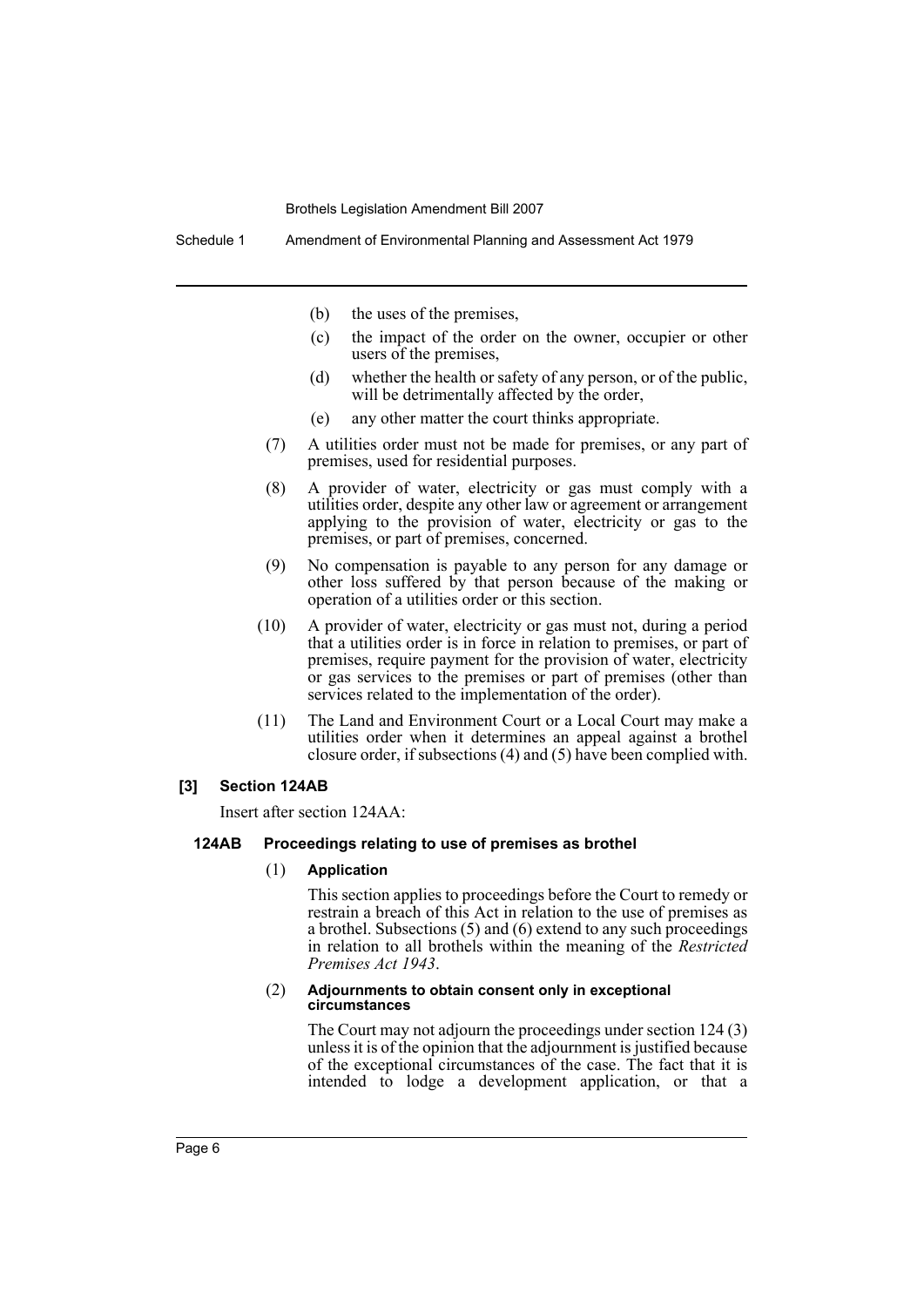Amendment of Environmental Planning and Assessment Act 1979 Schedule 1

development application has been made, is not by itself an exceptional circumstance.

#### (3) **Time for making development application limited to 10 days**

If the Court adjourns the proceedings under section 124 (3), the proceedings must be brought back before the Court if a development application is not made within 10 working days of the adjournment.

#### (4) **Only one adjournment**

The Court may make only one adjournment under section 124 (3) of particular proceedings.

#### (5) **Finding may be made on circumstantial evidence**

In any proceedings:

- (a) the Court may rely on circumstantial evidence to find that particular premises are used as a brothel, and
- (b) the Court may make such a finding without any direct evidence that the particular premises are used as a brothel.
- (6) However, the presence in any premises of articles or equipment that facilitate or encourage safe sex practices does not of itself constitute evidence of any kind that the premises are used as a brothel.

**Note.** Examples of circumstantial evidence include (but are not limited to) the following:

- (a) evidence relating to persons entering and leaving the premises (including number, gender and frequency) that is consistent with the use of the premises for prostitution,
- (b) evidence of appointments with persons at the premises for the purposes of prostitution that are made through the use of telephone numbers or other contact details that are publicly advertised,
- (c) evidence of information in books and accounts that is consistent with the use of the premises for prostitution,
- (d) evidence of the arrangement of, or other matters relating to, the premises, or the furniture, equipment or articles in the premises, that is consistent with the use of the premises for prostitution.

#### **[4] Section 126 Penalties**

Insert after section 126 (3):

In determining the sentence for a person who has previously been found guilty of an offence that arises from a failure to comply with a brothel closure order within the meaning of section 121ZR or the unlawful use of premises for the purposes of a brothel, a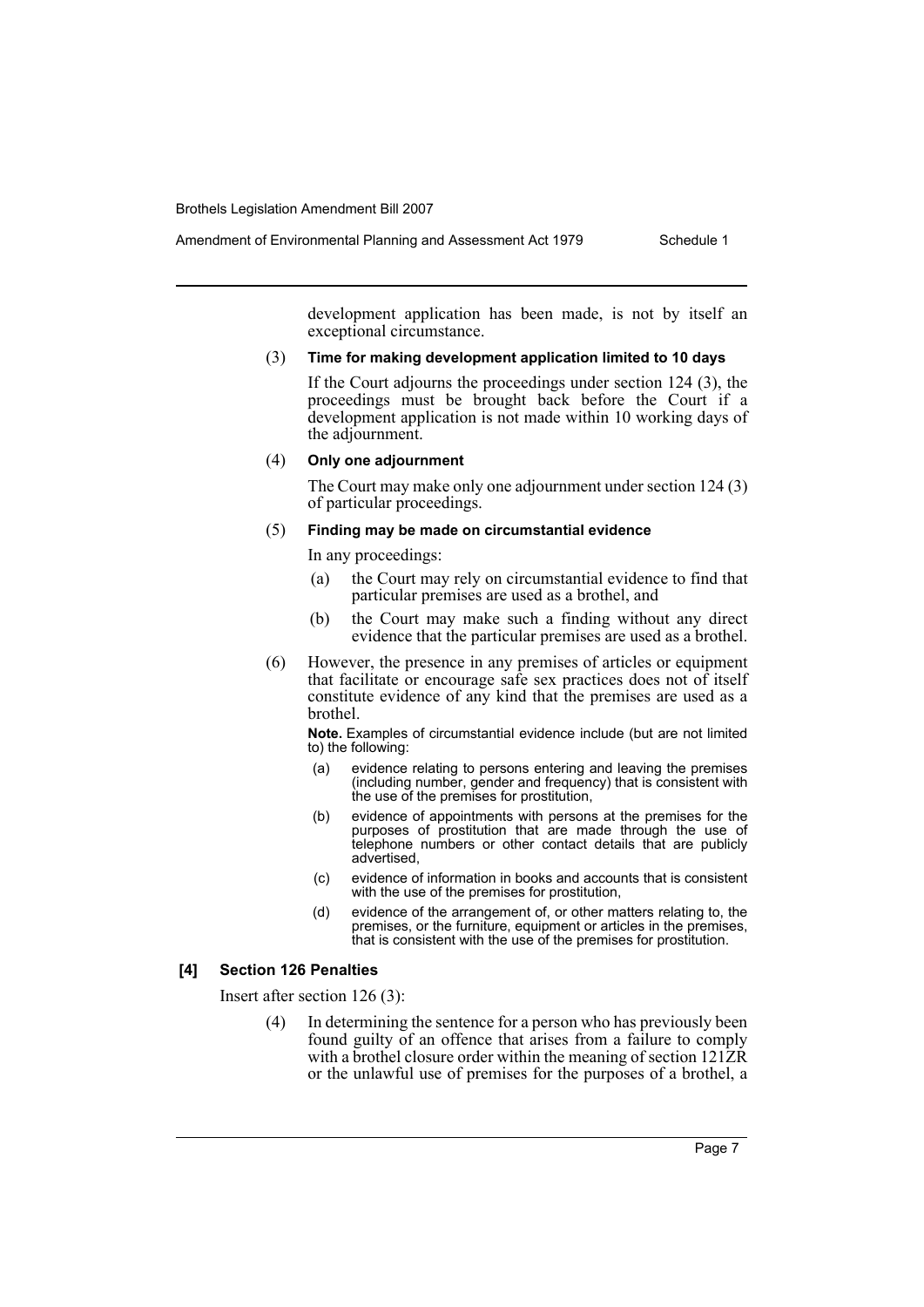Schedule 1 Amendment of Environmental Planning and Assessment Act 1979

court must take into account the fact of the previous offence as an aggravating factor and is, accordingly, to impose a higher sentence than it would otherwise impose.

## **[5] Schedule 6 Savings, transitional and other provisions**

Insert at the end of clause 1 (1):

*Brothels Legislation Amendment Act 2007*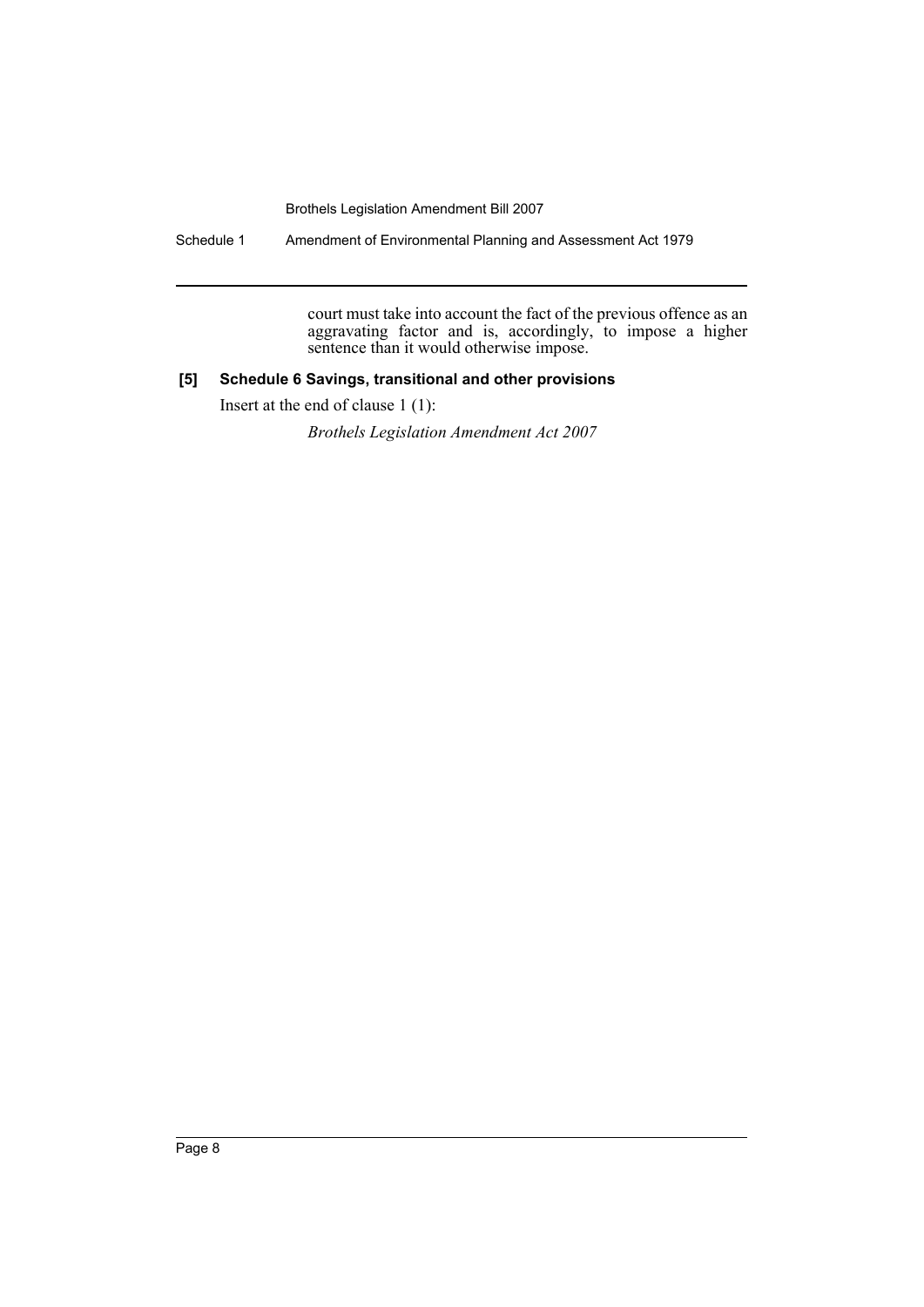Amendment of Restricted Premises Act 1943 Schedule 2

## <span id="page-9-0"></span>**Schedule 2 Amendment of Restricted Premises Act 1943**

(Section 4)

#### **[1] Section 2 Definitions**

Omit the definition of *brothel*. Insert instead:

*brothel* means premises:

- (a) habitually used for the purposes of prostitution, or
- (b) that have been used for the purposes of prostitution and are likely to be used again for that purpose, or
- (c) that have been expressly or implicitly:
	- (i) advertised (whether by advertisements in or on the premises, newspapers, directories or the internet or by other means), or
	- (ii) represented,

as being used for the purposes of prostitution, and that are likely to be used for the purposes of prostitution.

Premises may constitute a brothel even though used by only one prostitute for the purposes of prostitution.

## **[2] Section 2**

Insert in alphabetical order:

*related sex uses* means the following:

- (a) the use of premises for the provision of sexual acts or sexual services in exchange for payment,
- (b) the use of premises for the provision of massage services (other than genuine remedial or therapeutic massage services) in exchange for payment,
- (c) the use of premises for the provision of adult entertainment involving nudity, indecent acts or sexual activity if the entertainment is provided in exchange for payment or if the entertainment is ancillary to the provision of other goods or services.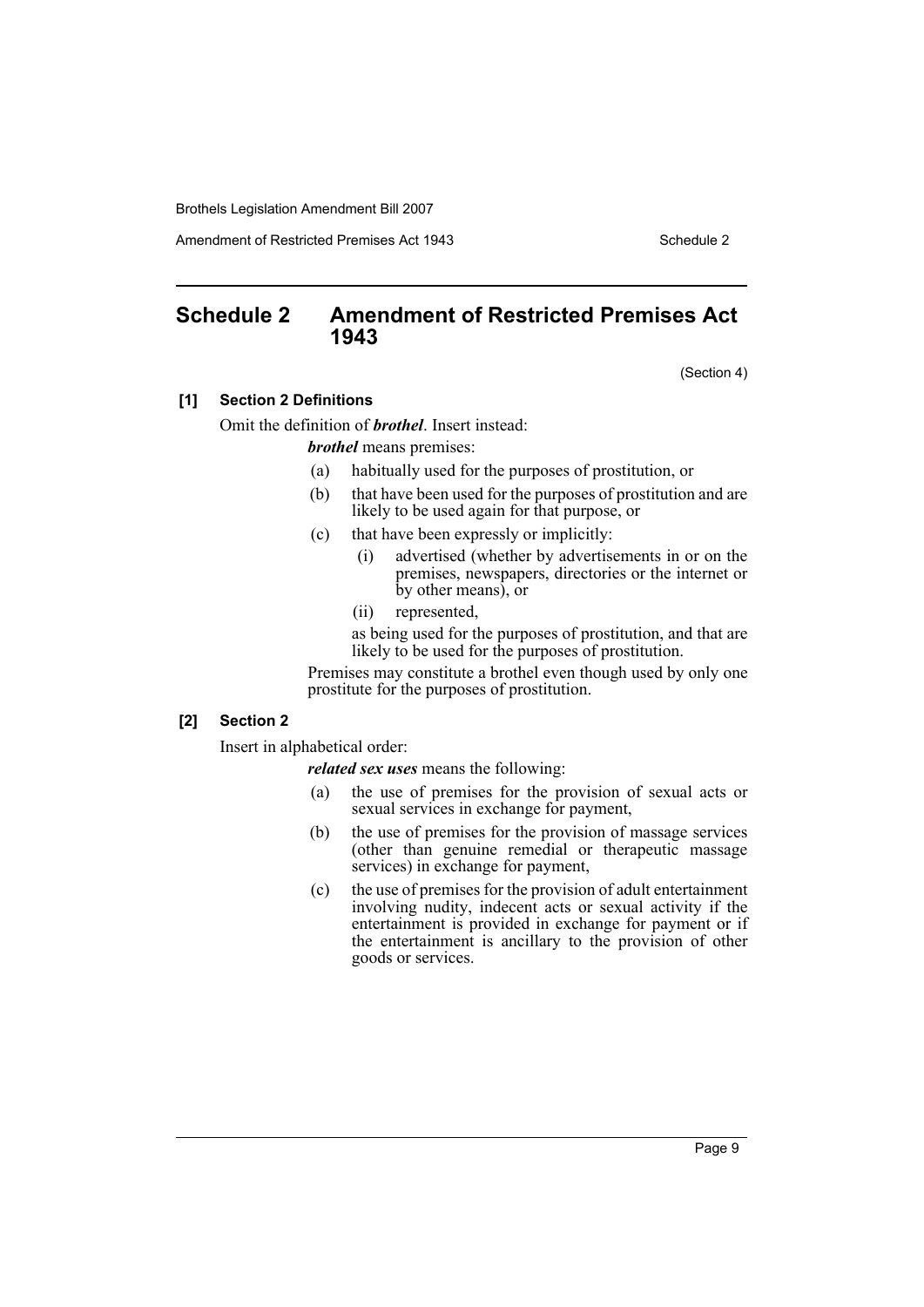Schedule 2 Amendment of Restricted Premises Act 1943

#### **[3] Section 17 Application to Land and Environment Court for premises not to be used as brothel**

Insert after section 17 (1):

- (1A) An order under subsection (1) may also provide that the owner or occupier of the premises is not to use or allow the use of the premises for specified related sex uses.
- (1B) The Land and Environment Court may, if it makes an order under subsection (1), also make an order suspending or varying the operation, for a period not exceeding 6 months, of any development consent relating to the use of the premises for the purpose of a brothel or the use of the premises for specified related sex uses.
- (1C) An order under subsection (1B) has effect despite any provision of the *Environmental Planning and Assessment Act 1979* or any instrument made under that Act.

## **[4] Section 17 (2A)**

Insert after section 17 (2):

(2A) For the purposes of subsection (2), one complaint may be sufficient to warrant the making of an application in the case of a brothel used or likely to be used for the purposes of prostitution by 2 or more prostitutes.

#### **[5] Section 17 (3)**

Omit "complaints". Insert instead "complaint or complaints".

#### **[6] Section 17 (3) (d)**

Insert at the end of section  $17(3)(c)$ :

, or

(d) persons who work in the vicinity of the brothel or persons who regularly use, or whose children regularly use, facilities in the vicinity of the brothel.

## **[7] Section 17 (5)**

Omit "this section". Insert instead "subsection (1)".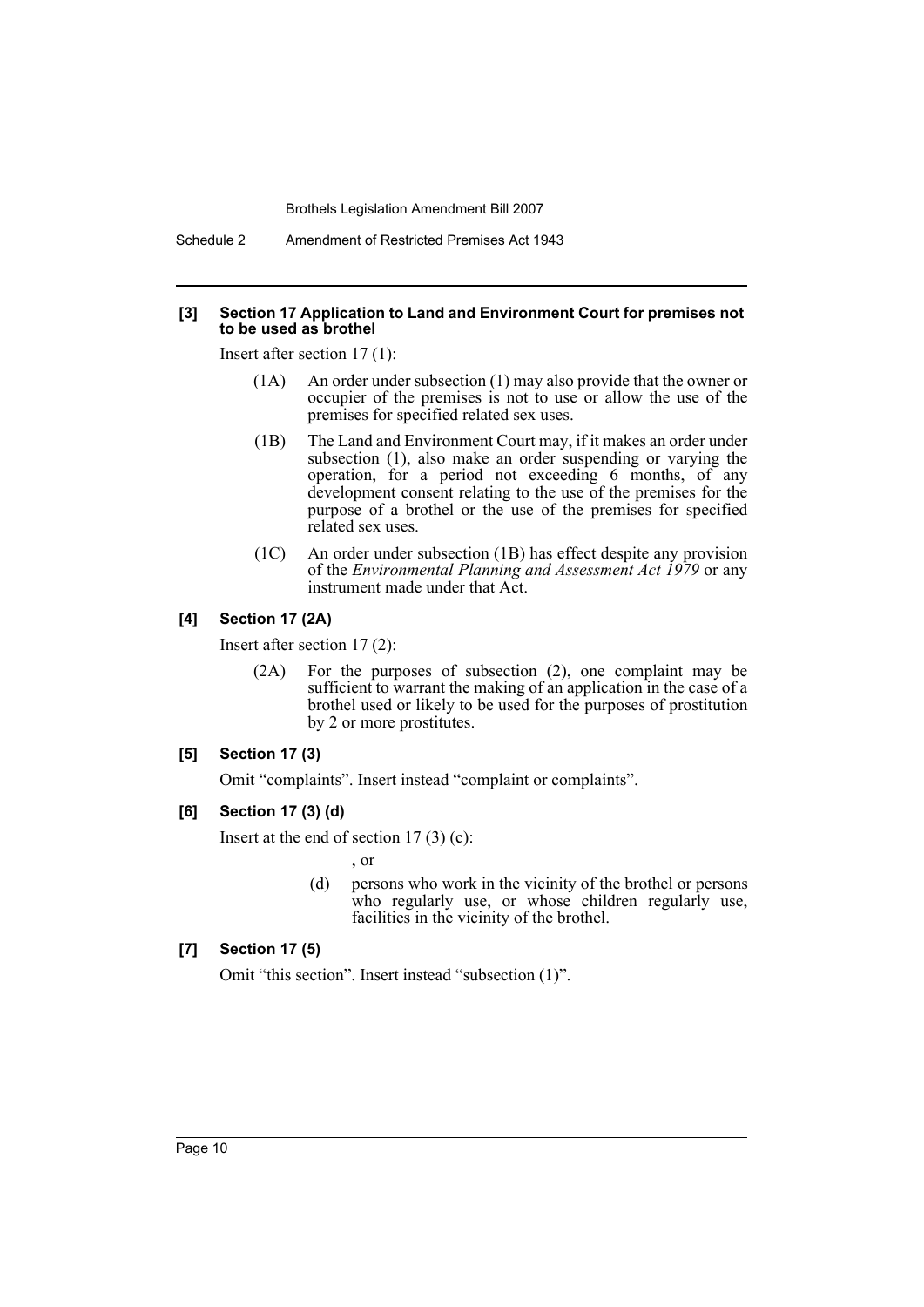Amendment of Restricted Premises Act 1943 Schedule 2

## **[8] Section 17 (5A)**

Insert after section 17 (5):

- (5A) In making an order under subsection (1B), the Land and Environment Court is to take into consideration only the following:
	- (a) the likelihood that the premises will continue to be used for a brothel or will be used for related sex uses (whether or not by a person who is subject to the order under subsection  $(1)$ ),
	- (b) having regard to the kinds of matters considered before granting the order under subsection (1), the effect on the amenity of the neighbourhood of any such use or uses,
	- (c) the permitted uses for the land on which the premises are situated under any applicable environmental planning instruments or approval under the *Environmental Planning and Assessment Act 1979*,
	- (d) any other matter that the Land and Environment Court considers is relevant.

## **[9] Section 17 (7)**

Omit the subsection. Insert instead:

(7) In this section:

*church*, *hospital* and *school* have the same meanings as in the *Summary Offences Act 1988*.

*development consent* has the same meaning as it has in Division 2A of Part 6 of the *Environmental Planning and Assessment Act 1979*.

*local council* includes a person or body that:

- (a) exercises planning or regulatory functions in respect of the area in which premises are situated, and
- (b) is authorised by the Minister administering the *Environmental Planning and Assessment Act 1979* to exercise the functions of a local council under this section.

### **[10] Section 17A Evidence of use of premises as brothel**

Omit section 17A (1) and (2). Insert instead:

(1) This section applies to proceedings before the Land and Environment Court on an application under section 17 for premises not to be used as a brothel.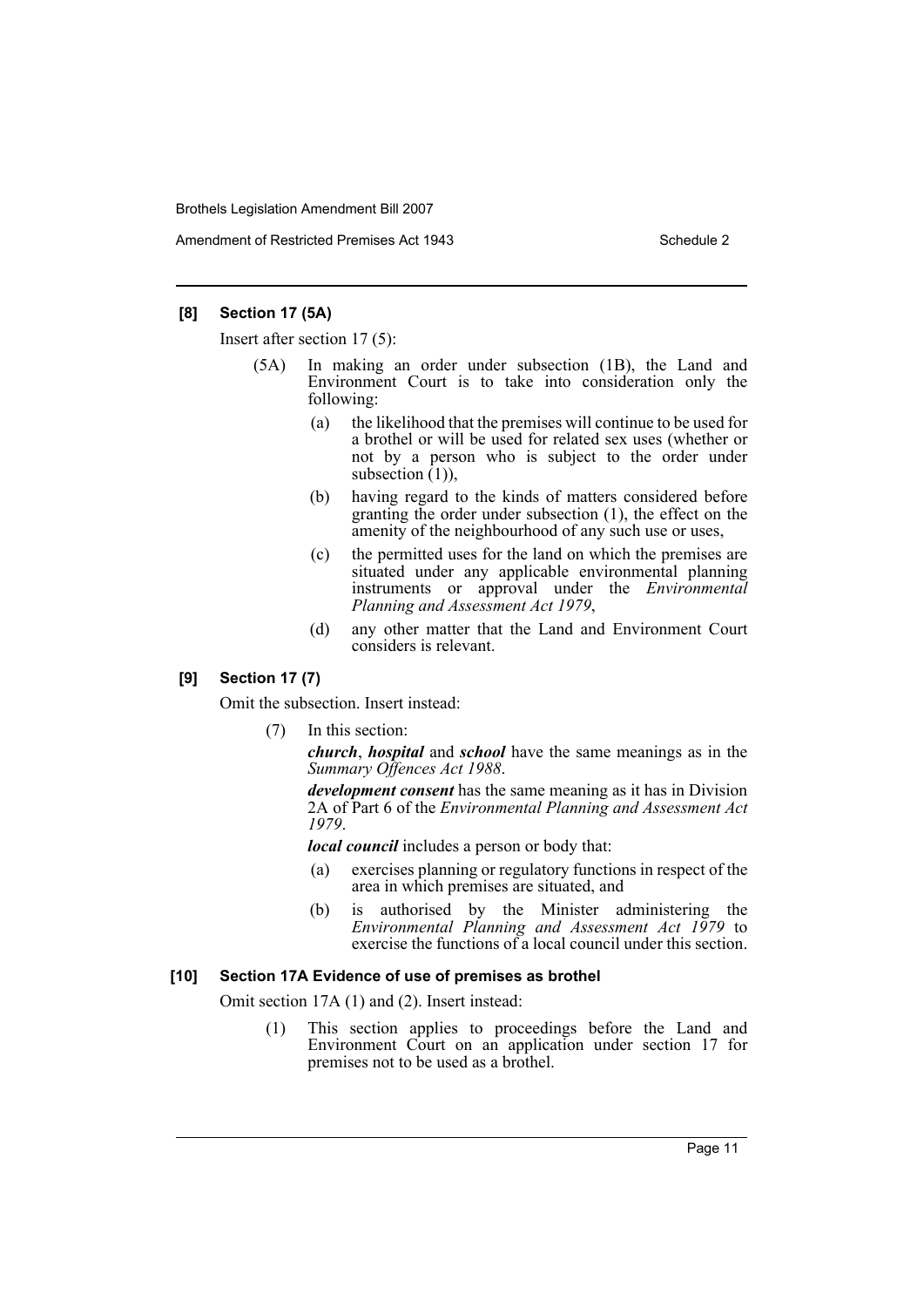Schedule 2 Amendment of Restricted Premises Act 1943

- (2) In any proceedings to which this section applies:
	- (a) the Court may rely on circumstantial evidence to find that particular premises are used as a brothel, and
	- (b) the Court may make such a finding without any direct evidence that the particular premises are used as a brothel.

## **[11] Section 17A, note**

Omit paragraph (b).

## **[12] Section 17A, note**

Omit "arrangement of the premises, or of the furniture" from paragraph (e). Insert instead "arrangement of, or other matters relating to, the premises or the furniture".

## **[13] Schedule 1 Savings, transitional and other provisions**

Insert at the end of clause 1 (1):

*Brothels Legislation Amendment Act 2007*